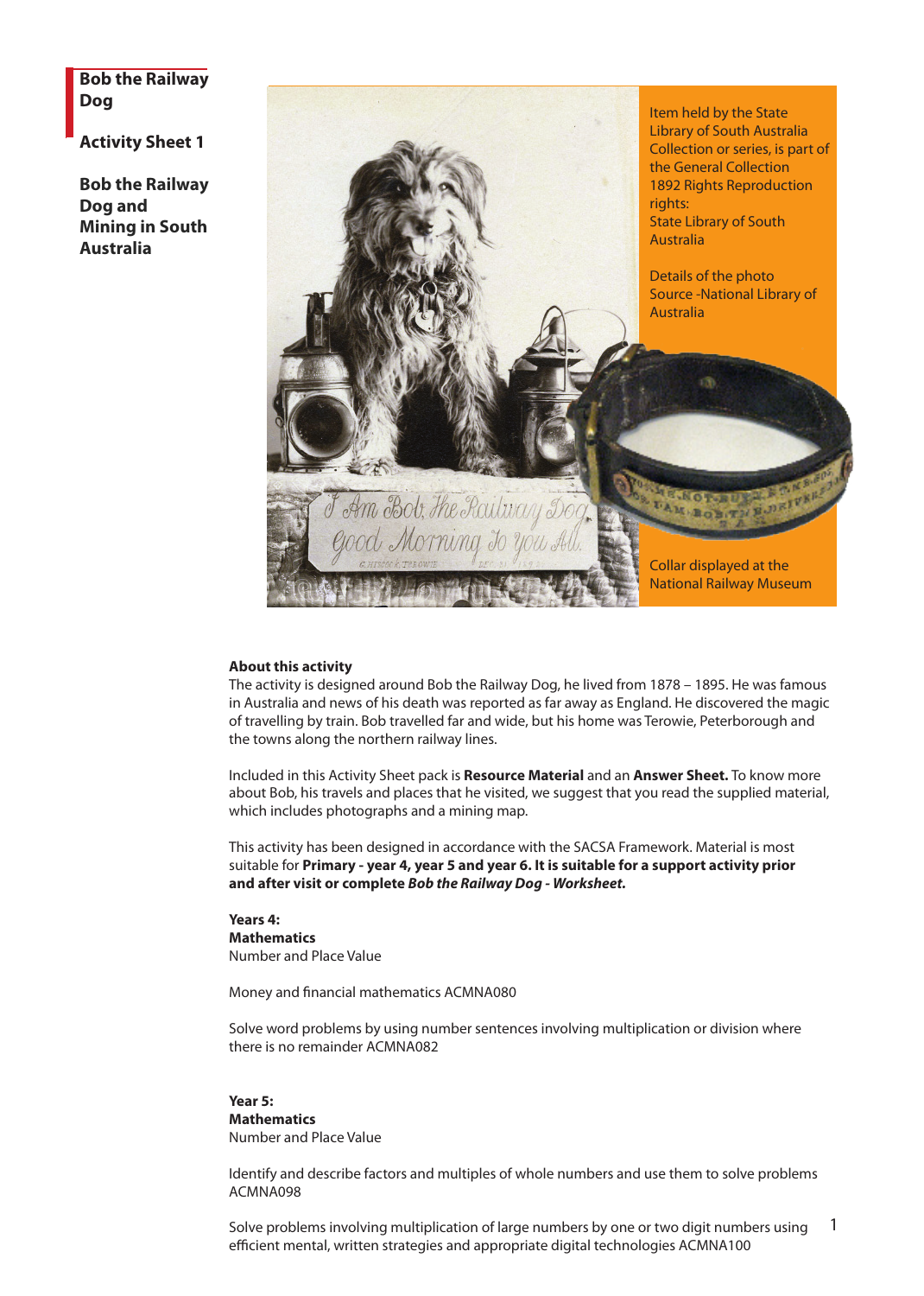#### **Activity 1**

#### **Year 6 HASS - Humanities and Social Sciences**

The contribution of individuals and groups to the development of Australian society since Federation (ACHASSK137)

#### **Elaborations**

Investigating the role of specific cultural groups in Australia's economic and social development (for example, the cattle industry, the Snowy Mountains Scheme, the pearling industry)

#### **Researching**

Locate and collect relevant information and data from primary and secondary sources (ACHASSI095)

#### **Elaborations**

- • Finding information about the past in secondary sources (for example, maps, stories, songs, music, dance, diaries, official documents, artworks, artefacts, remains of past industry, newspapers of the day, advertisements, rule lists, interview transcripts)
- • Finding geographical information in secondary sources (such as fieldwork and photographs) and secondary sources (such as maps, plans and reports in digital and non-digital form)
- • Using geographical tools (for example, a globe, wall map or digital application such as Google Earth) to collect information (for example, to identify the environmental characteristics of the major countries of Europe and North America)

#### (ACHASSI123) **Elaborations**

• determining the most appropriate methods to find information (for example, personal observation, internet searches, primary and secondary sources) including using excursions and field trips (for example, a study trip to a wetlands, a visit to a war memorial, a cultural site, an Asian food festival, a courthouse, a town hall, a not-for-profit enterprise, a bank.)

#### **Copyright**

The Educational Resource material is available free from this site, however it cannot be reproduced for sale item in any form. All images and book excerpts remain the ownership of the author or Museum and thus normal copyright laws apply - all acknowledgements have been made.

### **For the Student**

Suggested **Support Material** which will help you in your preparation.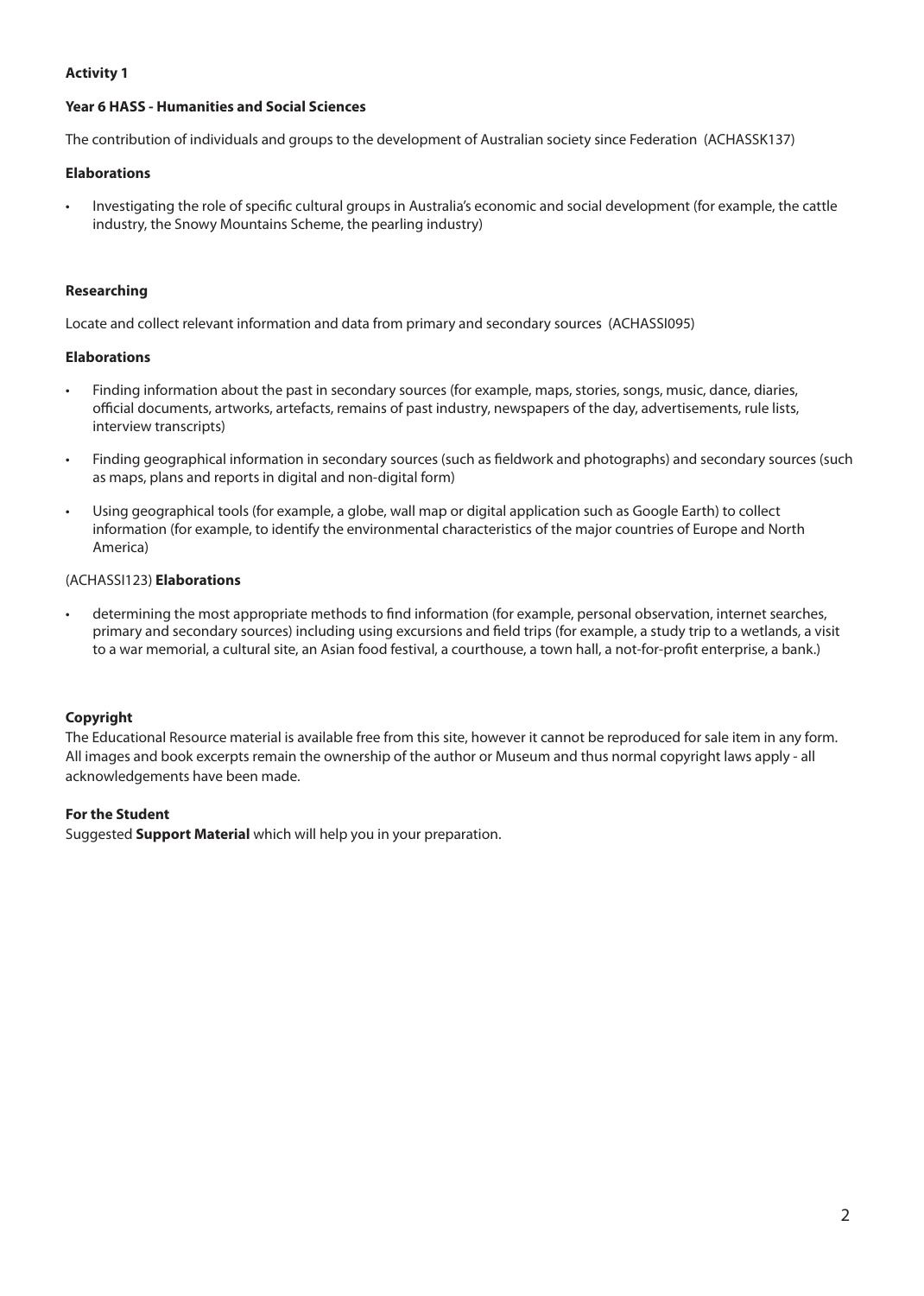### **Bob the Railway Dog**

**Activity Sheet 1**

**Bob the Railway Dog and Mining and in South Australia**



# **Bob the Railway Dog and Mining in South Australia**

Bob the Railway Dog was alive from c1878 – 1895, he travelled far and wide, but his home was Terowie, Peterborough and the towns along the northern railway lines.

Many Australian towns owe their existence to the arrival of the railway. They were towns that sprung up because large numbers of ralway workers and their families needed to be housed while the railways were being built.

Mining was a crucial industry in Bob's home area of Peterborough, and the railway was critical to the mining industry.

# **Word Finder Puzzle - A**

Find the following South Australian mining towns, in the word puzzle.

**ADELAIDE BROKEN HILL CARRIETON PETERBOROUGH PORT AUGUSTA PORT PIRIE QUORN TEROWIE**

| N | Υ           | P | в       | G             | I.          | N            | н              | F           | G           | $\mathbf{z}$ | $\mathbf{V}$ | $\mathbf R$  | $\mathbf v$ | N |
|---|-------------|---|---------|---------------|-------------|--------------|----------------|-------------|-------------|--------------|--------------|--------------|-------------|---|
| R | L           | K | I       | C             | B           | W            | G              | Е           | G           | $\mathbf R$  | $\mathbf{x}$ | A            | Е           | A |
| O | $\mathbf R$ | R | н       | O             | Α           | т            | U              | т           | I           | Μ            | U            | Q            | L           | A |
| U | W           | Y | X       | Р             | $\mathbf R$ | $\mathbf R$  | $\circ$        | $\mathbf z$ | J           | W            | К            | Α            | т           | т |
| Q | т           | н | Q       | O             |             | J Y          | R              | W           | М           | I            | $\circ$      | S            | R           | G |
| z | в           | W | O       | ${\mathbb R}$ | Q           | Q            | $\overline{O}$ | I           | U           | E            | U            | $\mathbb R$  | C           | Q |
| z | I           | M | I.      | т             | X.          | $\mathbf{Y}$ | в              | т           | Е           | G            | F            | н            | Е           | т |
| Q | т           | G | $\circ$ | Р             | Ρ           | D            | R              | н           | U           | т            | т            | в            | т           | т |
| V | J           | X | К       | I             |             | Q Y          | E              | Α           | $\mathbf I$ | $\mathbf C$  | $\circ$      | $\mathbf{Z}$ | X           | т |
| в | $\circ$     | F | F       | R             | $\mathbf V$ | X            | т              | $\mathbf C$ | т           | W            | G            | N            | F           | G |
| A | C           | Υ | L       | I             | R           | R            | Е              | D           | I.          | A            | L            | Е            | D           | A |
| Q | X           | D | z       | Е             | $\circ$     | $\mathbf X$  | $\mathbf{P}$   | Υ           | U           | в            | Q            | Ζ            | G           | A |
| Y | P           | т | R       | Р             | в           | R            | O              | К           | Е           | N            | н            | I            | L           | L |
| т | к           | G | V       | т             | z           | т            | U              | O           | X           | к            | z            | D            | D           | D |
| W | G           | M | F       | J             | S           | Р            | $\mathbf R$    | A           | в           | W            | z            | W            | м           | Υ |